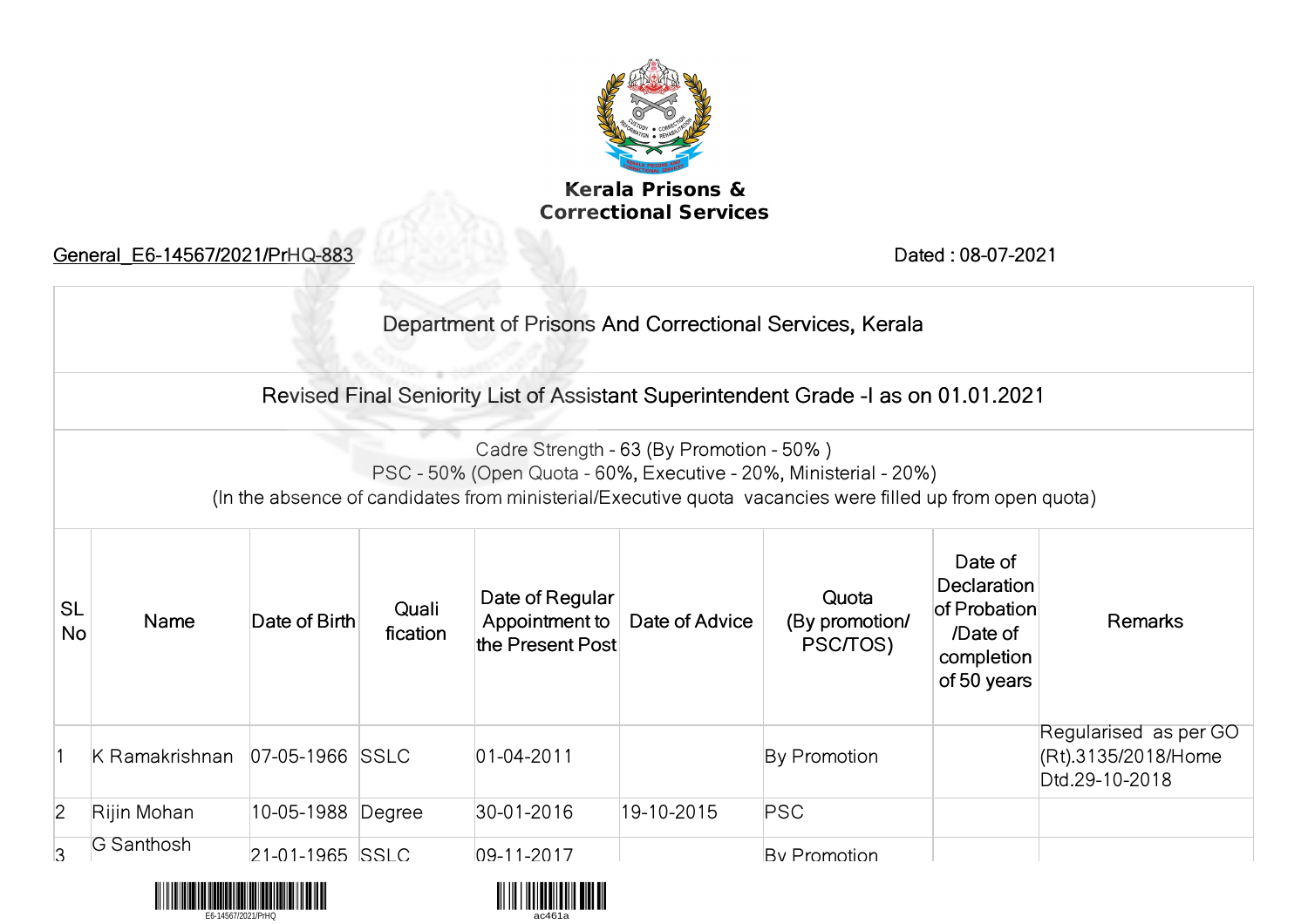|                | Kumar                                   |                   | vo in 2017                                 |                  | oy mondouon          |
|----------------|-----------------------------------------|-------------------|--------------------------------------------|------------------|----------------------|
| 4              | Amjith A                                | 20-05-1975 Degree | 26-04-2018                                 | $31 - 01 - 2018$ | PSC                  |
| 5              | Unnikrishnan V S 17-02-1986 Degree      |                   | 25-04-2018                                 | $31 - 01 - 2018$ | <b>PSC</b>           |
| 6              | Suresh A K                              | 01-05-1967 SSLC   | $01 - 12 - 2018$                           |                  | By Promotion         |
| 7              | Ratheesh R P                            | 11-05-1983 Degree | 27-12-2018                                 | 03-12-2018       | <b>PSC Executive</b> |
| $\overline{8}$ | Praveesh T J                            | 19-01-1982 Degree | 27-12-2018                                 | $03 - 12 - 2018$ | <b>PSC Executive</b> |
| 9              | Sooraj V V                              | 22-02-1985 Degree | 26-12-2018                                 | $03 - 12 - 2018$ | <b>PSC Executive</b> |
| $ 10\rangle$   | Shyju A                                 | 10-05-1981 Degree | 27-12-2018                                 | $03 - 12 - 2018$ | <b>PSC Executive</b> |
| 11             | Jijesh $E$ V                            | 05-04-1985 Degree | 24-12-2018                                 | $03 - 12 - 2018$ | <b>PSC Executive</b> |
|                | 12 Aneesh C S                           | 20-02-1983 Degree | 26-12-2018                                 | $03 - 12 - 2018$ | <b>PSC Executive</b> |
| $ 13\rangle$   | Vishnu S                                | 07-03-1991 Degree | 11-02-2019                                 | 14-01-2019       | PSC                  |
|                | 14 Siyad V M                            | 28-05-1989 Degree | 31-05-2019                                 | 26-03-2019       | PSC                  |
| 15             | Prathapachandran 22-05-1966 SSLC<br>C V |                   | $01 - 04 - 2019$                           |                  | By Promotion         |
| 16             | Balakrishnan MK 08-04-1967 SSLC         |                   | $01 - 05 - 2019$                           |                  | By Promotion         |
|                | 17 Aju R V                              | 13-04-1988 Degree | $01-07-2019$                               | 27-05-2019       | <b>PSC</b>           |
| 18             | Abdul Jaleel K A 21-04-1965 SSLC        |                   | $01 - 06 - 2019$                           |                  | By Promotion         |
| 19             | Rajasekharan<br>Nair G                  | 28-05-1967 SSLC   | $01-07-2019$                               |                  | By Promotion         |
|                | 20 Ezhithor Joy W P 31-05-1967 SSLC     |                   | $01 - 07 - 2019$                           |                  | By Promotion         |
| 21             | Rasheed<br>Ahammed S A                  | 16-05-1967 SSLC   | $01 - 08 - 2019$                           |                  | By Promotion         |
| 22             | Anilkumar G                             | 31-05-1966 SSLC   | 06-08-2019                                 |                  | By Promotion         |
| 23             | Pradeep Kumar M 03-03-1971 SSLC         |                   | 06-08-2019                                 |                  | By Promotion         |
|                |                                         |                   | <u> 811 118 1 1881 81 811 811 812 813 </u> |                  |                      |



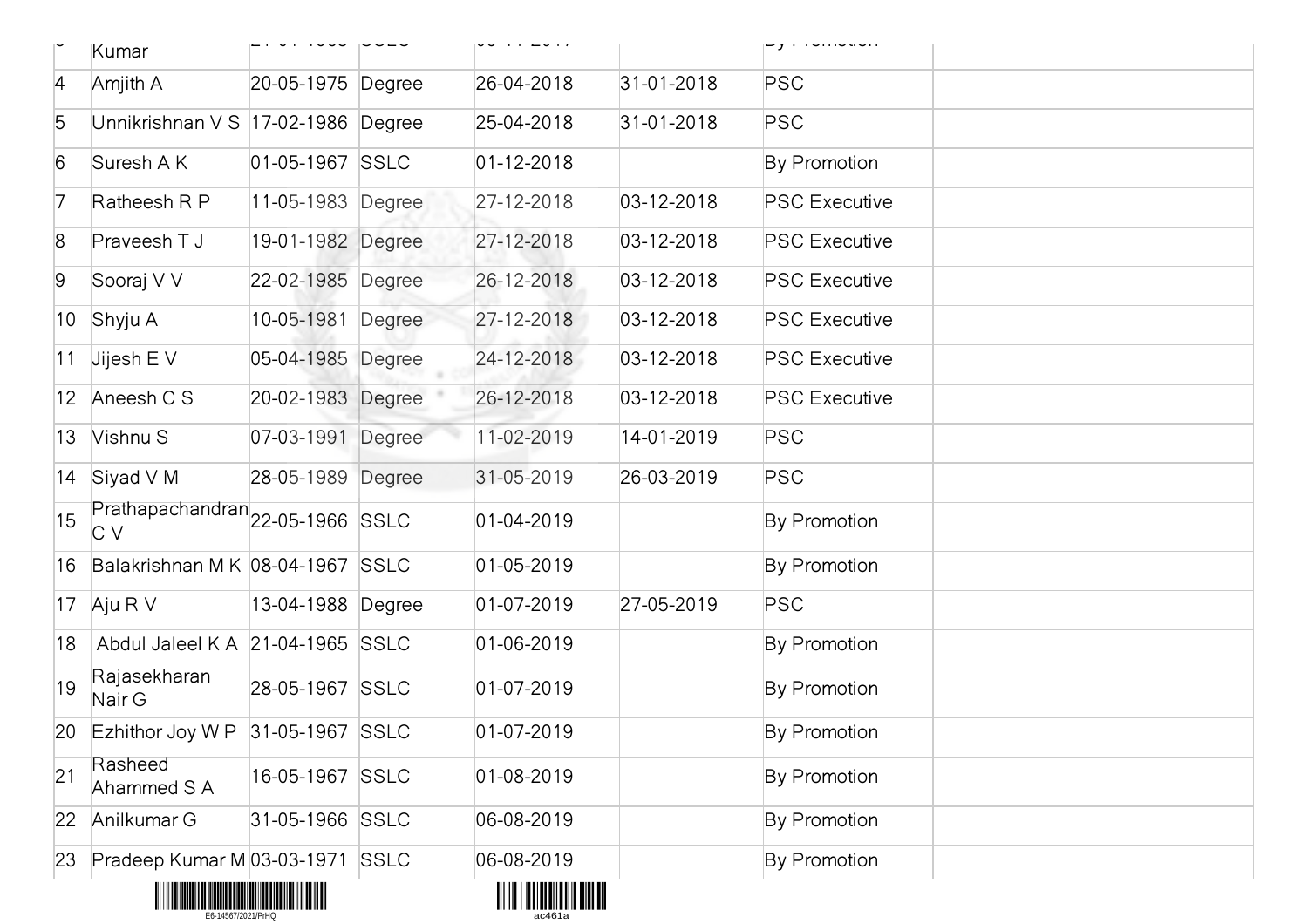| 24           | Vineeth S                        | 09-04-1991              | Degree | 06-11-2019       | 02-09-2019       | PSC                 |                                          |
|--------------|----------------------------------|-------------------------|--------|------------------|------------------|---------------------|------------------------------------------|
| 25           | Athul P                          | 04-10-1993 Degree       |        | 05-11-2019       | $02 - 09 - 2019$ | <b>PSC</b>          |                                          |
| 26           | Aashish V                        | 05-05-1991              | Degree | 08-11-2019       | 24-09-2019       | <b>PSC</b>          |                                          |
| 27           | G Gopakumar                      | 31-05-1970 SSLC         |        | 12-11-2019       |                  | By Promotion        |                                          |
| 28           | P B Asok Kumar                   | 12-05-1965 SSLC         |        | 12-11-2019       |                  | By Promotion        |                                          |
| 29           | Vishnu M S                       | 22-03-1988 Degree       |        | 29-01-2020       | $09-12-2019$     | <b>PSC</b>          |                                          |
| 30           | PR<br>Muraleedharan<br>Pillai    | 20-05-1968 SSLC         |        | 14-01-2020       |                  | By Promotion        | Vice Sivanandan S<br>promoted            |
| 31           | Manilal R                        | 09-10-1990 Degree       |        | 18-03-2020       | 30-01-2020       | PSC                 |                                          |
| $ 32\rangle$ | U Ajayakumar                     | 25-04-1970 SSLC         |        | 29-02-2020       |                  | By Promotion        | Vice Baburajan P P<br>promoted           |
| $ 33\rangle$ | Ramachandran<br>Nair V           | 16-04-1965 SSLC         |        | 01-03-2020       |                  | By Promotion        | Vice K Pavithran retired                 |
| 34           | S Raveendran                     | 21-03-1968 SSLC         |        | 21-03-2020       |                  | By Promotion        | $P V$ eliyas promoted                    |
| 35           | Narendran P M                    | 24-04-1971 SSLC         |        | 14-04-2020       |                  | By Promotion        | Vice M Majeed promoted                   |
| 36           | K Krishna Prasad 31-05-1968 SSLC |                         |        | 17-04-2020       |                  | By Promotion        | Vice M V thomas<br>promoted              |
| 37           | M B Yoonus                       | 15-12-1969 SSLC         |        | 17-04-2020       |                  | By Promotion        | Vice Johnson Baby<br>promoted            |
| 38           | C V Manikantan<br>Nair           | 28-05-1967 SSLC         |        | $01 - 05 - 2020$ |                  | By Promotion        | Vice D Sunny promoted                    |
| 39           | V Udayakumar                     | 20-05-1969 SSLC         |        | $01 - 05 - 2020$ |                  | By Promotion        | Vice T K Janardhanan<br>Nambiar Promoted |
| 40           | P Sreeraman                      | 21-05-1969 SSLC         |        | $01 - 05 - 2020$ |                  | By Promotion        | Vice Rajan Mathew<br>retired             |
| $\Delta$ 1   | M Shaiimon                       | $07-01-1971$ $\leq$ SIC |        | 09-05-2020       |                  | <b>Ry Promotion</b> | V K Radhakrishnan                        |